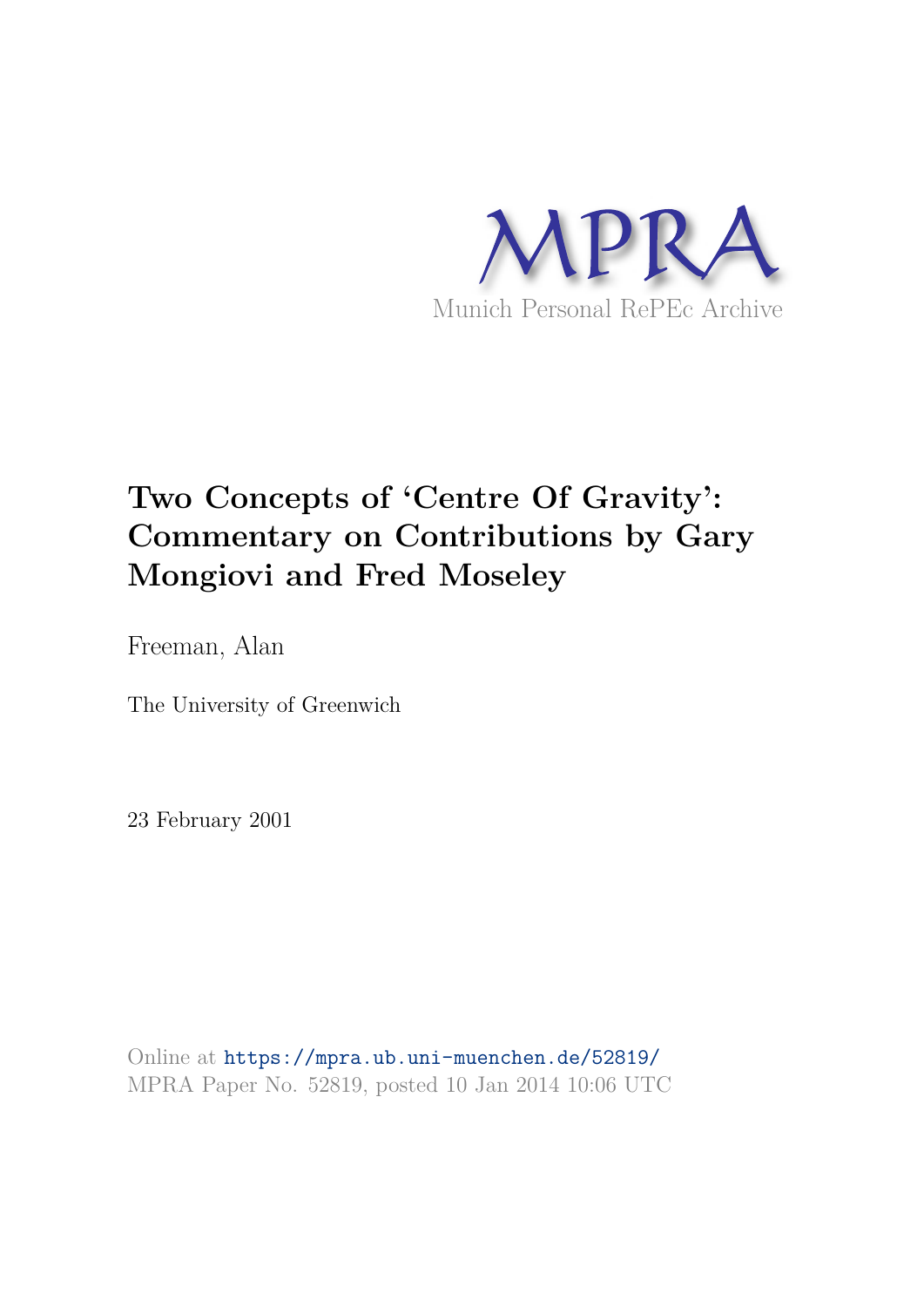## TWO CONCEPTS OF 'CENTRE OF GRAVITY': COMMENTARY ON CONTRIBUTIONS BY GARY MONGIOVI AND FRED MOSELEY

#### Alan Freeman

Independent Researcher

IWGVT mini-conference, Eastern Economic Association

23 February 2001

## ABSTRACT

This paper was submitted to the 2001 conference of the International Working Group on Value Theory at the Eastern Economic Association. It was an initial short response to the idea, which has become common amongst Simultaneoust Marxist Economists, that in Marx's theory, equilibrium or simultaneous prices of production play the role of a 'centre of gravity' around which actual prices fluctuate. A more developed response was given in Freeman (2006). In that paper and in this one, I argue that this argument, as presented by Mongiovi (2001, 2002) and by Moseley (2000) involves a *non-sequitur*: just because a fluctuating time-series – such as the price of production of some good or of the output of some branch of production – fluctuates around some time-average, it cannot be concluded that this time average will be equal to the hypothetical equilibrium of that series. In general, the hypothetical equilibrium follows a trajectory that is different from the moving average of the same series, and in a number of important cases – such as the trajectory of the rate of profit – the time average (calculated temporally) and the hypothetical equilibrium diverge, so that one rises whilst the other falls.

The present paper providing a historical step in the genesis of this argument, being a precursor of the 2006 paper. It also however makes a distinct contribution to the discussion which appears neither in Freeman (1999), its predecessor, nor in Freeman (2006), its successor. It exhibits a simple numerical example in which the equilibrium measure of the rate of profit, and of the prices of production of each of the two sectors in the system, systematically diverges from the temporal measure. It further asks the question: can the 'equilibrium price=centre of gravity' thesis account for any actual fluctuating sequence of *market* prices, that is, actual observed sale prices? It shows, by means of a simulation, that *Either* the equilibrium profit is centre of gravity for sectoral profit rates, and prices diverge, *Or* the equilibrium price is centre of gravity for sectoral prices, and profits diverge.

That is to say the notion that the equilibrium profit rate is a centre of gravity for the actual profit rate, is incompatible with the assertion that the equilibrium price of production is a centre of gravity for the actual prices corresponding to that same profit rate.

JEL codes: B12, B14, B31, B51

Keywords: Value, Value Theory, Equilibrium, TSSI, Temporalism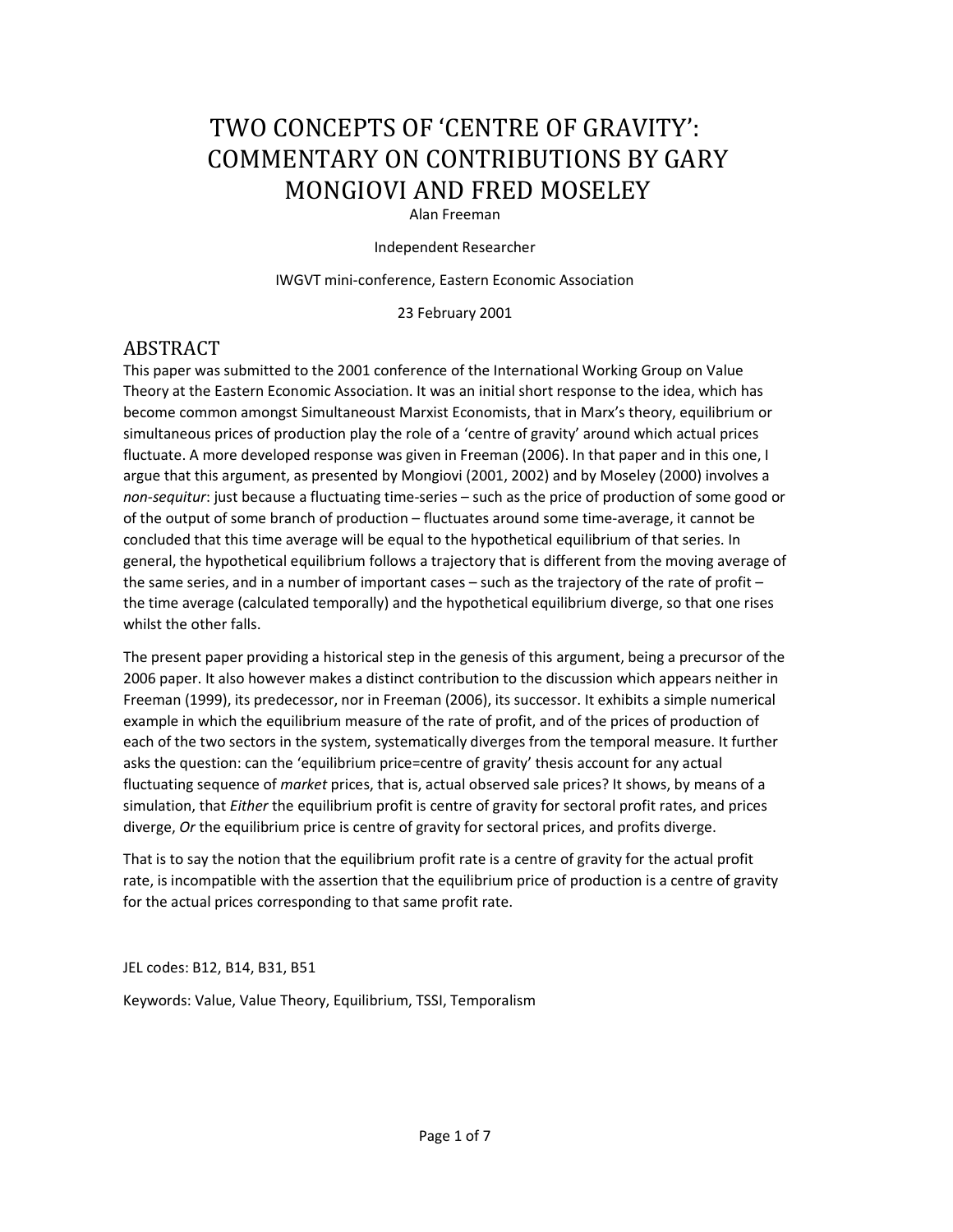### TWO CONCEPTS OF 'CENTRE OF GRAVITY': COMMENTARY ON CONTRIBUTIONS BY GARY MONGIOVI AND FRED MOSELEY Alan Freeman Friday, 23 February 2001

A central assertion in Gary Mongiovi's paper is that Prices of Production, for Marx, function as 'centres of gravity' for market prices and that this is one of the senses in which such prices can be said to constitute an essence for which market prices are the appearance. Fred Moseley, in a number of papers and on the marxist discussion list OPE-L, makes the same argument.

Both authors identify the concept of 'centre of gravity' with various other concepts in political economy which they treat as identical. In particular both treat it, uncritically, as simply another term for 'long-run' price by which is clearly meant 'long-run equilibrium' price.

In my paper to the 1999 conference entitled 'The Limits of Ricardian Value: Law, Contingency and Motion in Economics' I pointed up two fatal flaws in this argument:

- (1) long-run equilibrium prices are not the only concept which can instantiate the idea of a 'centre of gravity'. TSS prices of production function as centres of gravity.
- (2) Sraffian equilibrium prices possess a fatal flaw if one interrogates the idea that they function as centres of gravity. Namely, any actual sequences of market prices compatible with Sraffa's assumptions diverges. This violates an important property required of any concept that instantiates 'centre of gravity', since it it is difficult to see how they 'attract' market prices.
- (3) For any arbitrary random sequence of market prices, TSS prices of production exhibit all the properties one might require of a 'centre of gravity'. They constitute a time average of market prices, they attract market prices, and changes in them produce changes in market prices.
- (4) Thus, whether or not Marx treated Prices of Production as 'centres of gravity' (and the textual evidence suggests he considered value, not price of production, to function as centre of gravity), Mongiovi's and Moseley's argument does not prove that Marx employed equilibrium prices. The term 'centre of gravity' cannot be uncritically or automatically taken to mean 'equilibrium price'

This short contribution summarises the evidence of my 1999 paper. A spreadsheet detailing the calculations can be found on www.greenwich.ac.uk/~fa03/iwgvt/1999

#### THE PHYSICAL SYSTEM

The system assumes the following physical sequence:

| F           | $C_1$ | C <sub>II</sub> | Lı | Lп | $X_{1}$ | $X_{\rm II}$ |
|-------------|-------|-----------------|----|----|---------|--------------|
| $\mathbf 1$ | 10    | 20              | 20 | 10 | 30      | 30           |
| 2           | 11    | 20              | 20 | 10 | 32      | 30           |
| 3           | 12    | 20              | 20 | 10 | 34      | 30           |
| 4           | 13    | 20              | 20 | 10 | 36      | 30           |
| 5           | 14    | 20              | 20 | 10 | 38      | 30           |
| Etc         |       |                 |    |    |         |              |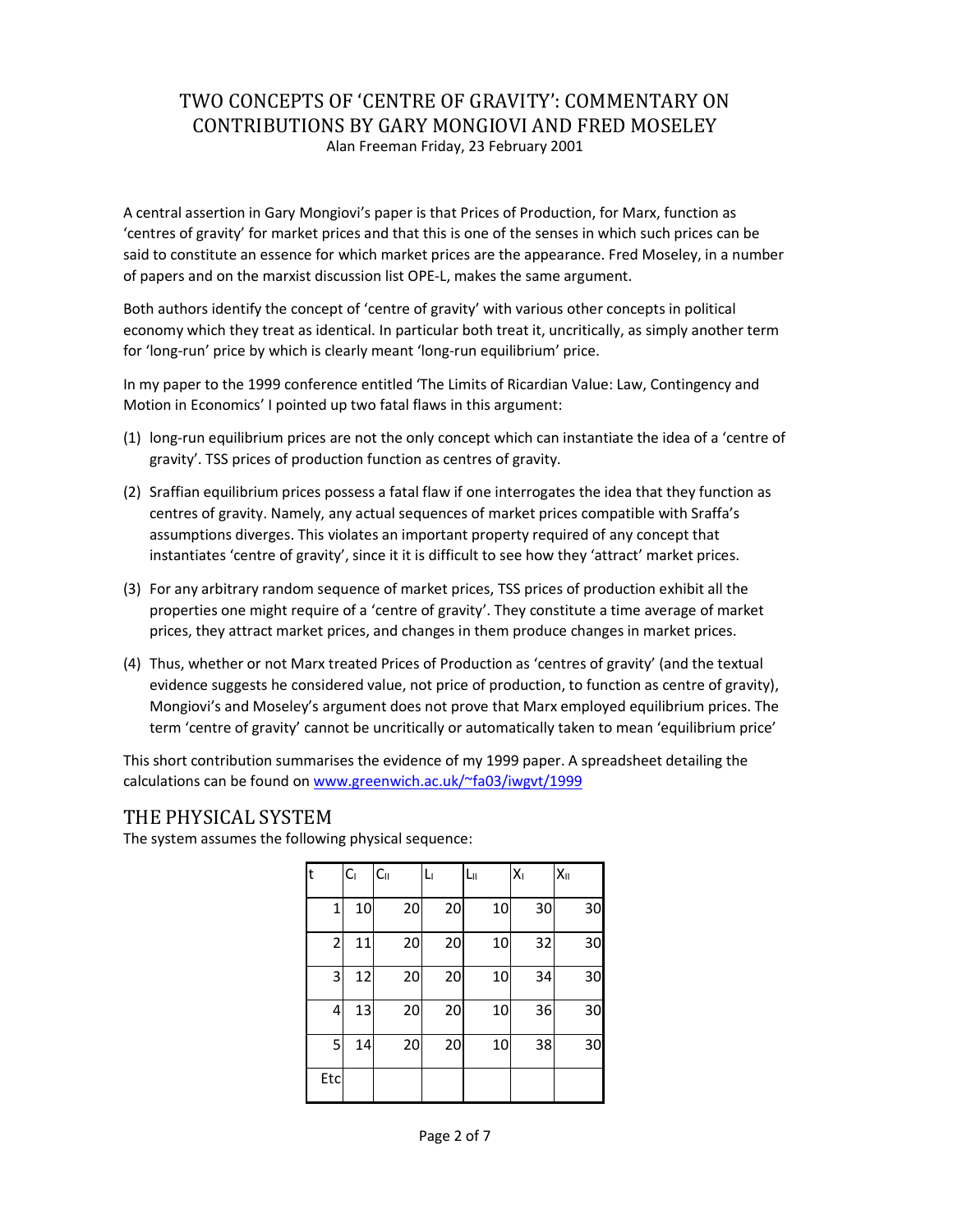There are two sectors I, II both of which consume commodity I and labour. The production system is thus (in aggregate)

$$
\begin{bmatrix} C_I & 0 \ C_{II} & 0 \end{bmatrix}
$$
 with labour  $\begin{bmatrix} L_I \ L_{II} \end{bmatrix}$  produces outputs  $\begin{bmatrix} X_I \ X_{II} \end{bmatrix}$ 

The real wage *w* is assumed equal to 0.5 units of commodity II. Thus the output (and input) of sector I steadily increases, for a constant labour input, constant real wage, producing rising productivity in this sector, constant labour productivity in sector II, and falling values throughout (these assumptions can be altered by the reader after downloading the spreadsheet to any desired physical sequence)

If for simplicity we suppose that  $p<sub>II</sub>$  is 1 throughout (again, the reader can modify this supposition), this yields the following sequence of equilibrium profits and production prices  $p_i$ ,  $p_{ii}$ :

| $1+r$ | $p_{\rm l}$ | $p_{\parallel}$ |
|-------|-------------|-----------------|
| 1.37  | 0.84        | 1               |
| 1.39  | 0.89        | 1               |
| 1.40  | 0.93        | 1               |
| 1.42  | 0.97        | 1               |
| Etc   |             |                 |

Letting *c<sup>I</sup>* stand for the coefficient *CI*/*X*I, etc, these are the profits and prices that satisfy the simultaneous equations

(1a)  $(p_1C_1 + p_{11}W_1)(1+r) = p_1X_1$ 

(1b)  $(p<sub>I</sub>C<sub>II</sub> + p<sub>II</sub>Wl<sub>II</sub>)(1+r) = p<sub>II</sub>X<sub>II</sub>$ 

and hence the eigenvalue equation

(2)  $\lambda$  $^{2} + (c_{1} + I_{\parallel}w)\lambda + (c_{1}I_{\parallel}w - I_{\parallel}wc_{\parallel})$ (3) whence  $x^2 = (c_1 + l_2w) + \sqrt{\Delta}$  $\Delta = (c_1 + l_{\parallel}w)^2 - 4(c_1l_{\parallel}w - l_{\parallel}wc_{\parallel})$ 

However this is not the only way to calculate prices of production. Temporal prices of production are yielded, for a constant MELT of 1, by the equations

(4a)  $(p_{1t}c_{1t} + p_{11t}wI_{1t})(1+r_t) = p_{1t+1}x_{1t}$ 

(4b) 
$$
(\rho_{lt}C_{llt} + \rho_{llt}W_{llt})(1+r_t) = \rho_{lit+1}X_{llt}
$$

where *r*, the profit rate, is given by  $S_t/(C_t+V_t)$ 

where *S*, (total)surplus value, *V*, (total)variable capital and *C*, (total)constant capital, are given by

Page 3 of 7 (5a) total labour:  $L = L_1 + L_1$ (5b) total variable capital:  $V_t = p_{\parallel} w L_t$ (5c) total constant capital  $C_t = p_{lt}(C_1 + C_1)$ (5d) total surplus value  $S_t = L_t - V_t$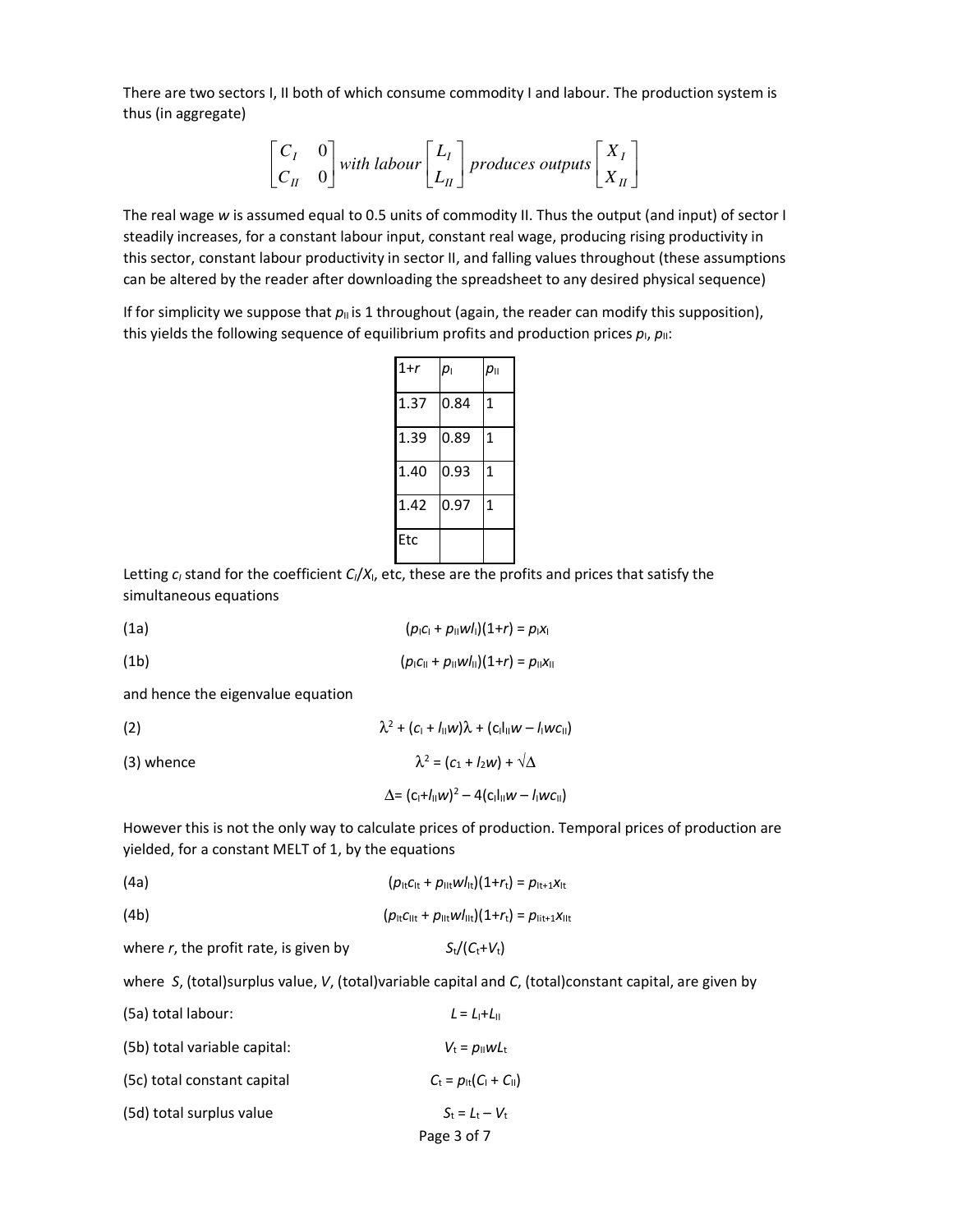| r    | pı   | $P_{\rm II}$ |  |
|------|------|--------------|--|
| 0.37 | 0.84 | 1.00         |  |
| 0.36 | 0.82 | 0.99         |  |
| 0.37 | 0.80 | 0.97         |  |
| 0.38 | 0.77 | 0.95         |  |
| 0.39 | 0.74 | 0.93         |  |
| 0.40 | 0.72 | 0.91         |  |

## THE NON-IDENTITY OF EQUILIBRIUM AND TEMPORAL PRODUCTION PRICES.

The first point is that the two sequences of production prices (and profits) are simply *not the same*. Two concepts are involved; one must choose between them. Figure 1 shows, first of all, the ratio of the temporal to the equilibrium prices of production and second, the ratio of the *relative* prices in both systems. Of course, equilibrium and temporal prices can be expected to differ in any case because of the arbitrary choice of numéraire in the equilibrium system. But this cannot account for all the difference since the two ratios move in *opposite directions* for the two sectors. Moreover the relative prices also diverge, which is not caused by the choice of numéraire.



## Temporal prices of production (p) and equilibrium **prices of production (ep) compared**

#### **Figure 1**

## MARKETISING EQUILIBRIUM PRICES

Second, however, there is an intractable problem with the equilibrium prices of production which can be seen if, in each period, we set next to each other the prices, in sector I, which producers pay for their inputs, and the price for which these same inputs were sold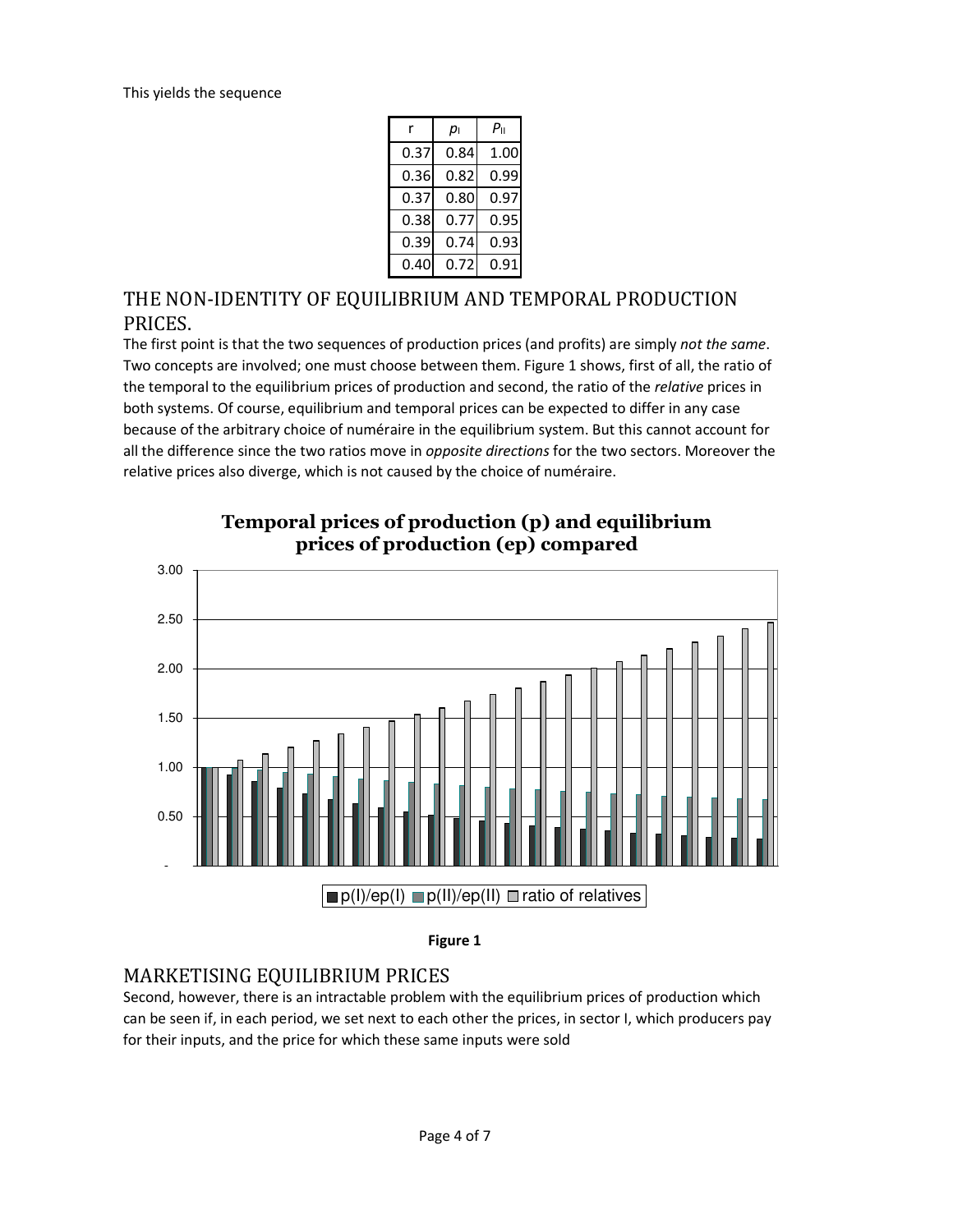| Start of period | Sale price | Purchase price |  |
|-----------------|------------|----------------|--|
|                 |            | 0.84           |  |
|                 | 0.84       | 0.89           |  |
|                 | 0.89       | 0.93           |  |
|                 | 0.93       | 0.97           |  |
| Etc             | በ ዓ7       |                |  |

Because input prices equal output prices, the purchasers pay an amount of money different to the amount of money which the sellers of the same goods receive. That is, these 'prices' of production cannot possibly function as actual prices, as the actual basis of exchange. The term 'prices' is a misnomer. Note that for temporal prices this problem does not arise. By definition, the temporal price for which goods are sold at the end of a period, is equal to the price paid for the same goods at the beginning of the next period.

The claim is, however, not that these prices function as actual prices, but as centres of gravity for actual prices, and that this is what Marx intended. In that case, however, it is reasonable to ask: is there any actual sequence of market prices, conformable with the suppositions of the equilibrium paradigm, for which these prices of production could serve as a centre of gravity?

Suppose, then, the following sequence of market prices: in each period, the money *actually* paid by the producers is equal to the equilibrium price for which they were sold, thus:

|     | Sale price | Purchase price |
|-----|------------|----------------|
|     |            | 0.84           |
| 2   | 0.89       | 0.89           |
| з   | 0.93       | 0.93           |
| 4   | 0.97       | 0.97           |
| Etc |            |                |

This is a perfectly reasonable sequence of market prices. What profit rates does it yield? Profits are, by the normal commercial definition, the difference between sales and revenue. This yields the sequence

| Sector I |       |        | Sector II |       |        |
|----------|-------|--------|-----------|-------|--------|
| Costs    | Sales | Profit | Costs     | Sales | Profit |
| 18.43    | 26.57 | 0.44   | 21.86     | 30    | 0.37   |
| 19.74    | 29.68 | 0.50   | 22.71     | 30    | 0.32   |
| 21.13    | 32.95 | 0.56   | 23.55     | 30    | 0.27   |
| 22.60    | 36.37 | 0.61   | 24.38     | 30    | 0.23   |
| 24.14    | 39.94 | 0.65   | 25.20     | 30    | 0.19   |
| 25.76    | 43.66 | 0.69   | 26.02     | 30    | 0.15   |
| 27.46    | 47.52 | 0.73   | 26.83     | 30    | 0.12   |
| 29.23    | 51.53 | 0.76   | 27.63     | 30    | 0.09   |
| 31.08    | 55.69 | 0.79   | 28.42     | 30    | 0.06   |

The profit rates in the two sectors diverge, as figure 2 shows. Thus, the equilibrium profit rate does not serve as centre of gravity for the sectoral profit rate.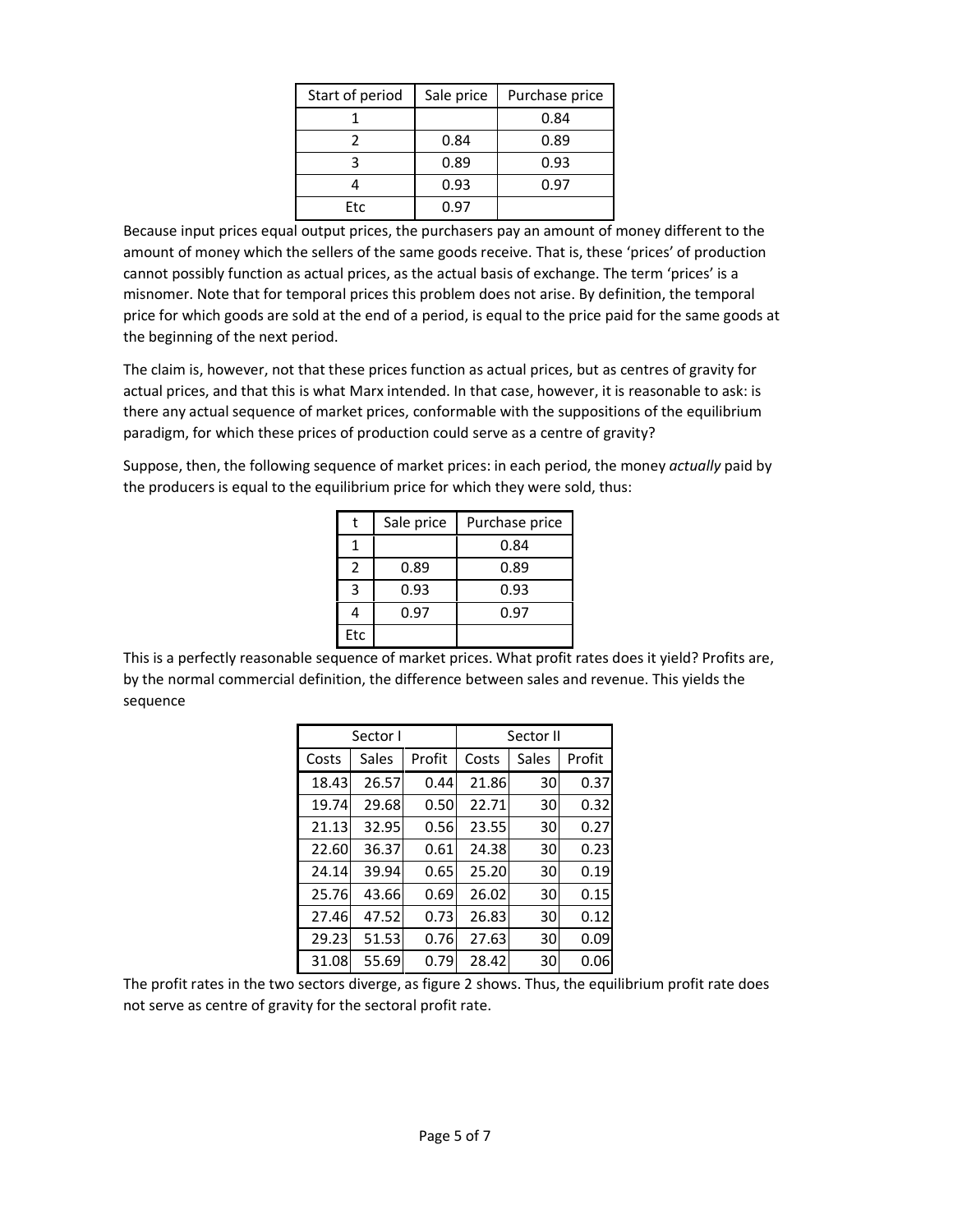

In order to 'save the phenomena' we might ask the following question: is there a sequence of market prices for which profit rates do not diverge (that is, the equilibrium profit rate serves as centre of gravity for sectoral profit rates). The resultant prices are shown in Figure 3.

But now, as can be seen, the prices diverge: that is, the equilibrium price does not act as centre of gravity for the resultant market prices. In summary, thus:

*Either* the equilibrium profit is centre of gravity for sectoral profit rates, and prices diverge

*Or* the equilibrium price is centre of gravity for sectoral prices, and profits diverge

Finally, it should be noted that the temporal production prices in general fulfil the role of centre of gravity: this is not tautological for two reasons

- (1) they were not calculated as averages of the prices (it was the profit rate that was calculated as an average)
- (2) it is conceivable that while the production price will serve as a centre in each period, over time it will lack some desirable properties of a centre of gravity, eg it might not be a time average, market prices might not oscillate around them, etc.

There are two tests of this property. The first is to set up a simulation in which we suppose some exogenously-given process governing market prices that is stated independent of the production price, and observe whether the production price nevertheless serves as centre of gravity. I tested this hypothesis in 1991 with a simulation model in which it is simply supposed that in each sector, profits are re-invested, and that prices tend downwards for excess supply and upwards for excess demand, both measured by stock movements. Sectors with high prices will then invest more because of their excess profits, and vice versa.

A simple reproduction of this simulation is to suppose *random* market prices, randomised by supposing that sectoral profits are a random distance from average profits. The reader can supply whatever rule he/she chooses in the spreadsheet I have supplied. Below are the production and market prices for one such simulation which, I think, exhibit the centre of gravity property reasonably convincingly